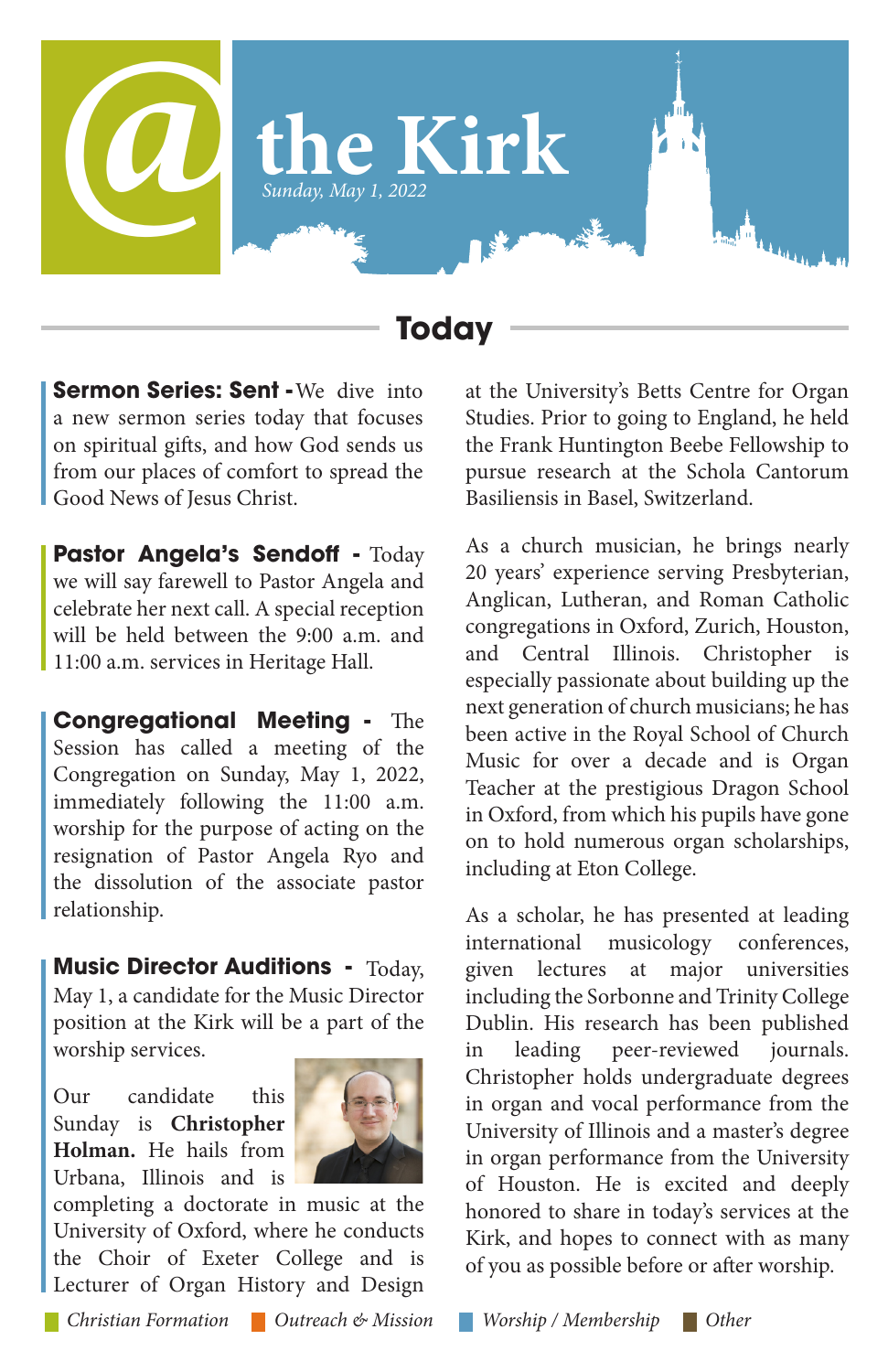# **Announcements & Programming**

### **Garden Club Spring Clean-Up -**

This summer's Kirk Sunday School Garden program is in need of willing people to help tend to God's earth as we prepare the garden for planting. Join us on Saturday, May 7 from 10:00 a.m. - 2:00 p.m. Lunch and snacks will be provided. Contact Sarah Ford at *sarahford616@ gmail.com* or at (757)705-3413 if you are interested, have questions, or would like more information.

### **Grief Seminar: Healing Begins -**

Saturday, May 7, from 10:00 a.m. – 12:00 p.m. in the St. Andrews Room. This grief mini-seminar is for those who have experienced the death of a loved ones to come and explore the grief journey and embrace hope. Led by A.J. Desmond & Sons Director of Bereavement Services Linda Dzbanski LLMSW, BSW. Register at *kirkinthehills.org* under **Events.**

New Member Class - Learn more about the Kirk, the Presbyterian faith, and about the Kirk's ministries. Stop by the Connect Station following worship or visit *kirkinthehills.org* under **New Here** → **Next Steps** for more information or to register!

Next Class: May 8, 15, & 22 at 12:00 p.m.

# **Hope Against Trafficking Event -**

Hope Against Trafficking is holding a Kentucky Derby Gala on Saturday, May 7 at Bloomfield Open Hunt. Register

to attend the event at: *hopeagainsttrafficking. org/derbytickets*. Scan the QR code with your phone to sign-up to volunteer.



# **Middle School End of Year Party -**

The Graff's are hosting this end-of-year party at 7:00 p.m. on May 11.

## **High School End of Year Party -**

On May 15 at 5:00 p.m., the high school youth group is invited to celebrate the end of the year at the Sorge's.

## **Class: Covenant of God -**

Covenant - what does it mean? Have you thought of an overarching theme in the Bible? Is there a reason for the characters in the Bible, and why certain ones are highlighted? We will study the Covenants of God with Adam, Noah, Abraham, Moses, David, and the New Covenant through Jesus. Join us on May 15, 22, June 5, and 12 at 10:00 a.m. in A36. Register at *kirkinthehills.org* under **Events.**

**Faith & Finances -** At 12:15 p.m. the Kirk will be hosting this adult formation class on faith and finances. Join us in Heritage Hall where you can learn all about faith and finances while you enjoy lunch with others! This class will be led by Thrivent, a financial services organization.

- **• May 15: Budgeting for What Matters Most - This workshop will** help you to take some time to think about what you value most in life. We will give some simple and practical ideas to help you budget for what matters most.
- **• May 22:** Your Legacy: Church, Family, and Charity

Register at *kirkinthehills.org* under **Events.**

**Micah 6 Block Blitz - On May 21,** A team of Kirk members will be assigned a house in Pontiac to make repairs on in the Micah 6 neighborhood. Full-day and half-day shifts are available. Trade skills or the ability to do lots of physical activity are a plus, but not required. Register at *kirkinthehills.org* under **Events.**

*Check out kirkinthehills.org for more info on ministries at the Kirk.*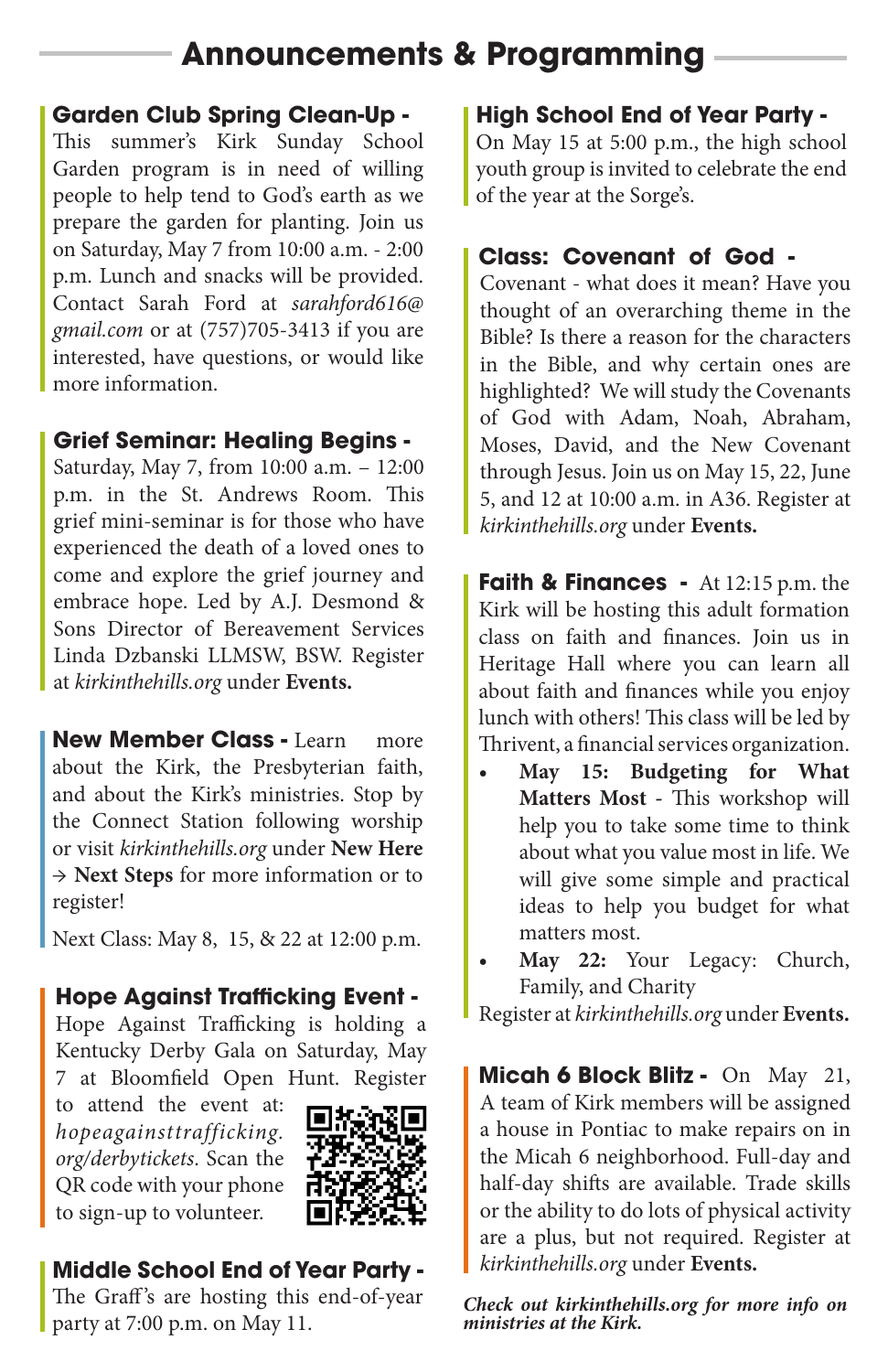**Rebuilding Together - On June 3 at | Kirk Social: Baseball -**8:00 a.m., Kirk in the Hills is collaborating with Rebuilding Together, a non-profit that finds local homeowners that are in need of home repairs or improvements. Sign up to help with residential repairs and medium grade renovations at *kirkinthehills.org* under **Events.**

Kirk Social: Baseball - Our next Kirk Social is June 4 at 7:00 p.m. to see a game at the Jimmy John's Baseball Field in Utica. Our Kirk Youth Choirs will be singing the National Anthem at 6:45 p.m. Purchase tickets until May 18 for only \$12. Join us for fun and fellowship! Purchase tickets at *kirkinthehills.org* under **Events.**

# **Ongoing**

**May is Blanket Fund Month -**

For many years, the Kirk Women have supported a Blanket Fund Drive sponsored by Church World Service (CWS). This year, the tradition restarts as we support the CWS Blanket Fund. CWS does more than just supply blankets: their vision is "a world where everyone has food, voice and a safe place to call home". You may donate using the envelopes in the pew racks in church or by going to *cwsglobal.org/donate/.*

This 5-week study started on April 18. Join us for this class on Mondays at 7:00 **Bible Study: Gospel of Mark -** 

p.m. Register at *kirkinthehills.org* under **Events** → **Groups+Classes**.

#### **75th Anniversary Celebration -**

This is a special time in the history of the Kirk. On our 50th Anniversary, ties to Scotland were renewed with the creation of the exclusive Kirk in the Hills tartan. It is the symbol of our "clan" and all of us are members of the Kirk clan. For our 75th Anniversary, limited edition tartan souvenir boutonnieres are available for a donation of \$20. You can get your tartan boutonniere in the Cloister after worship.

#### **Youth Events on Band**

Learn more about youth events on Band, a free communication app for groups. For an invite to the Kirk Youth band group, please contact Pastor Kelsey at *revkns@ kirkinthehills.org*.

22 in 2022 - EVERYONE is challenged to participate in 22 service hours in the year 2022! Volunteer opportunities and links to organizations can be found on the Kirk website. Hours can be logged online at *kirkinthehills.org* under **Ministries** → **Outreach & Missio**n → **Serve.**

**Thank You Ushers - Thank you to our** ushers serving during the month of May:

9:00 a.m. - Jeffrey Sigelko, Captain; Kevin Brinks, Co-Captain; Michelle Anne, Bryan Clark, Jeff Jones, Ron Kuhn, Dick Morris, Randall Pappal, Maynard Timm

**11:00 a.m.** – Howard Crumit, Jr, Captain; David Owen, Co-Captain; Leif Anderson, Brian Coburn, Jay Cooke, Larry Galloway, Ken Glass, Edmond Jordan, John Lilly, Steve McCollum, Donald Quinn, Thomas Stewart, James Wells, Albert Zolton

**Special Offerings -** THANK YOU to our Kirk church family for supporting global mission! \$6,136.71 was collected in April! On Easter Sunday alone, \$1,523.24 was collected for One Great Hour of Sharing, a global mission administered through Presbyterian Church USA. The Kirk is sending \$2,306.73 to both the Ukrainian American Committee (for life saving medical kits for Ukraine), and to Samaritas (for the Afghani refugee family that the Kirk "adopted" in 2021). The non-pledged offerings in May will be given to foster care ministries. To give, place a donation in the offering plate or text **KITH MISSION** to **73256**.